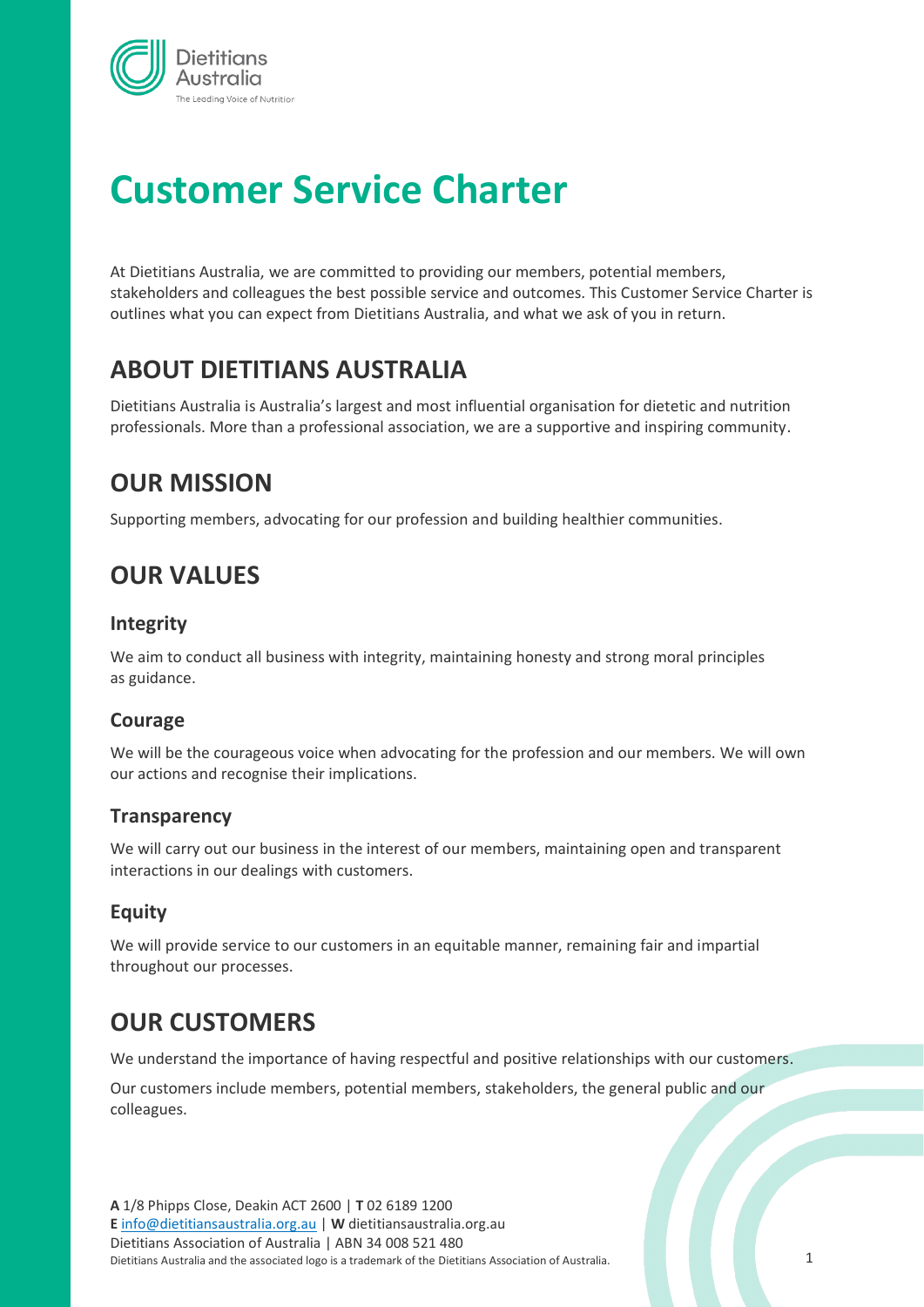

# **OUR PROMISE TO YOU**

At Dietitians Australia, we are committed to providing excellent service that is always timely, transparent and respectful.

### **Responsiveness**

The Dietitians Australia national office is available Monday to Friday 9 am–5 pm (excluding public holidays). We understand your time is valuable, and endeavour to respond to you in a timely manner within business hours.

#### **Telephone**

We aim to answer phone calls promptly, introduce ourselves and endeavour to deal with the enquiry directly. If not possible, you will be transferred to the appropriate member of staff to assist you.

If we are unable to assist you on the day, we will take a message and ensure that the appropriate person receives it.

If you leave a message, we aim to return your call at the first opportunity within one business day.

#### **Via email**

We aim to respond to emails within two business days. If a full reply is not possible within this time, we will respond to you setting out a timeframe for a full response, as well as providing details of a contact person within the organisation.

#### **In writing**

Where a written response is required, we will respond to correspondence within 10 business days. If a full reply is not possible within that timeframe, you will receive a written notification detailing when you can expect a full reply.

#### **Social media**

We welcome and encourage interesting and lively discussions that are conducted in a professional and respectful manner between our followers on our various social media channels. View our [social](https://legacy.dietitiansaustralia.org.au/voice-of-daa/daas-approach-to-social-media/)  [media policy.](https://legacy.dietitiansaustralia.org.au/voice-of-daa/daas-approach-to-social-media/)

#### **Face-to-face**

When you meet us face-to-face, whether at our annual National Conference, in the national office, or at your local Branch event, you will be welcomed by warm, approachable, professional and respectful Dietitians Australia staff, members and volunteers.

#### **Transparency**

In line with our strategic values, we endeavour to carry out all business in an open and transparent manner, and aim to provide consistent and clear information across all our communications.

### **Professionalism**

We will carry out business to high professional standards, treating our customers with respect in all dealings.